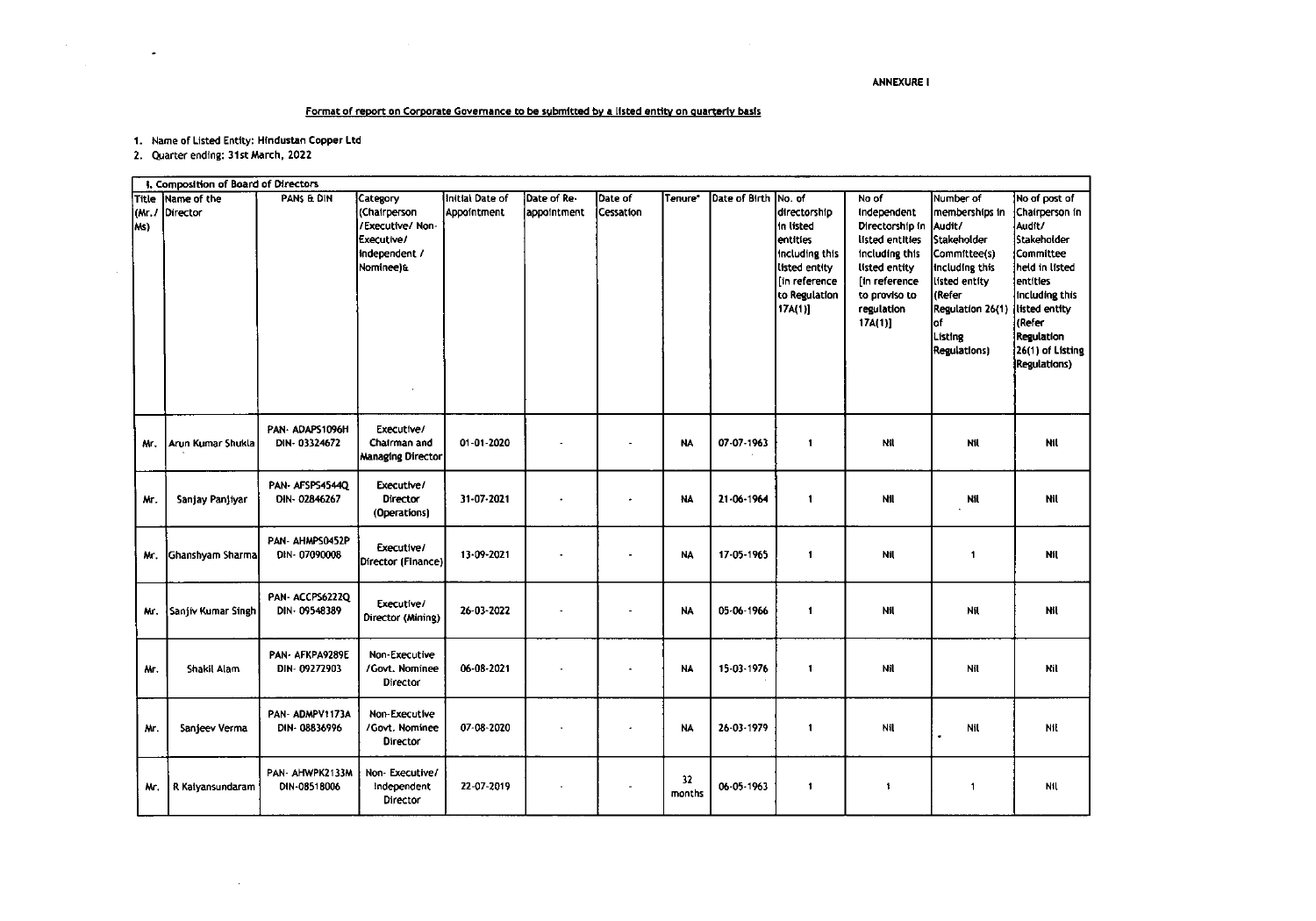|     |                                               | s PAN of any director would not be displayed on the website of Stock Exchange<br>a Category of directors means executive/non-executive/independent/Nominee. if a director fits into more than one category write all categories separating them with hyphen<br>to be filled only for independent Director. Tenure would mean total period from which independent director is serving on Board of directors of the listed entity in continuity<br>without any cooling off period. |                                                  |            |                          |                          |               |            |              |   |              |            |  |
|-----|-----------------------------------------------|----------------------------------------------------------------------------------------------------------------------------------------------------------------------------------------------------------------------------------------------------------------------------------------------------------------------------------------------------------------------------------------------------------------------------------------------------------------------------------|--------------------------------------------------|------------|--------------------------|--------------------------|---------------|------------|--------------|---|--------------|------------|--|
|     |                                               | Whether Regular chairperson appointed: Yes<br>Whether Chairperson is related to managing director or CEO: Shri Arun Kumar Shukia is the Chairman and Managing Director, Hindustan Copper Ltd with effect from 1.1.2020,                                                                                                                                                                                                                                                          |                                                  |            |                          |                          |               |            |              |   |              |            |  |
|     |                                               |                                                                                                                                                                                                                                                                                                                                                                                                                                                                                  |                                                  |            |                          |                          |               |            |              |   |              |            |  |
| Mr. | Hemlata Verma                                 | PAN-AJXPV3036F<br>DIN-09549304                                                                                                                                                                                                                                                                                                                                                                                                                                                   | Non-Executive/<br>Independent<br>Director        | 22-03-2022 |                          | $\;$                     | 1 month       | 12-02-1970 | -1           |   | Nil          | Nil        |  |
| Mr. | Avinash Janardan<br><b>Bhide</b>              | PAN-ABLPB0764E<br>DIN-09388571                                                                                                                                                                                                                                                                                                                                                                                                                                                   | Non-Executive/<br>Independent<br>Director        | 03-11-2021 |                          | $\overline{\phantom{a}}$ | 4 month       | 21-04-1960 | $\mathbf{1}$ |   |              | Nfl        |  |
| Mr. | Annadevara<br>  Gurunadha Krishna  <br>Prasad | PAN-ADZPA8659H<br>DIN-02557375                                                                                                                                                                                                                                                                                                                                                                                                                                                   | Non-Executive/<br>Independent<br>Director        | 03-11-2021 |                          | $\overline{\phantom{a}}$ | 4 month       | 23-08-1976 | $\mathbf{1}$ |   | $\mathbf{z}$ |            |  |
| Mr. | <b>Balwinder Singh</b><br>Canth               | PAN-ABDPC4728M<br>DIN-07239321                                                                                                                                                                                                                                                                                                                                                                                                                                                   | Non-Executive/<br>independent<br>Director        | 22-07-2019 | ۰                        | $\sim$                   | -32<br>months | 26-01-1958 | -1           |   | NIL          | <b>Nil</b> |  |
| Mr. | Pawan Kumar<br>Dhawan                         | PAN-ACWPD8193P<br>DIN-07327568                                                                                                                                                                                                                                                                                                                                                                                                                                                   | Non-Executive/<br>Independent<br><b>Director</b> | 22-07-2019 | $\overline{\phantom{a}}$ | $\overline{\phantom{a}}$ | 32<br>months  | 15-07-1964 | п.           | 1 | $\mathbf{z}$ |            |  |

 $\mathcal{L}(\mathcal{L}(\mathcal{L}))$  and the set of the set of the set of the set of the set of the set of the set of the set of the set of the set of the set of the set of the set of the set of the set of the set of the set of the set o

 $\mathcal{L}(\mathcal{L}(\mathcal{L}))$  and  $\mathcal{L}(\mathcal{L}(\mathcal{L}))$  . The set of  $\mathcal{L}(\mathcal{L})$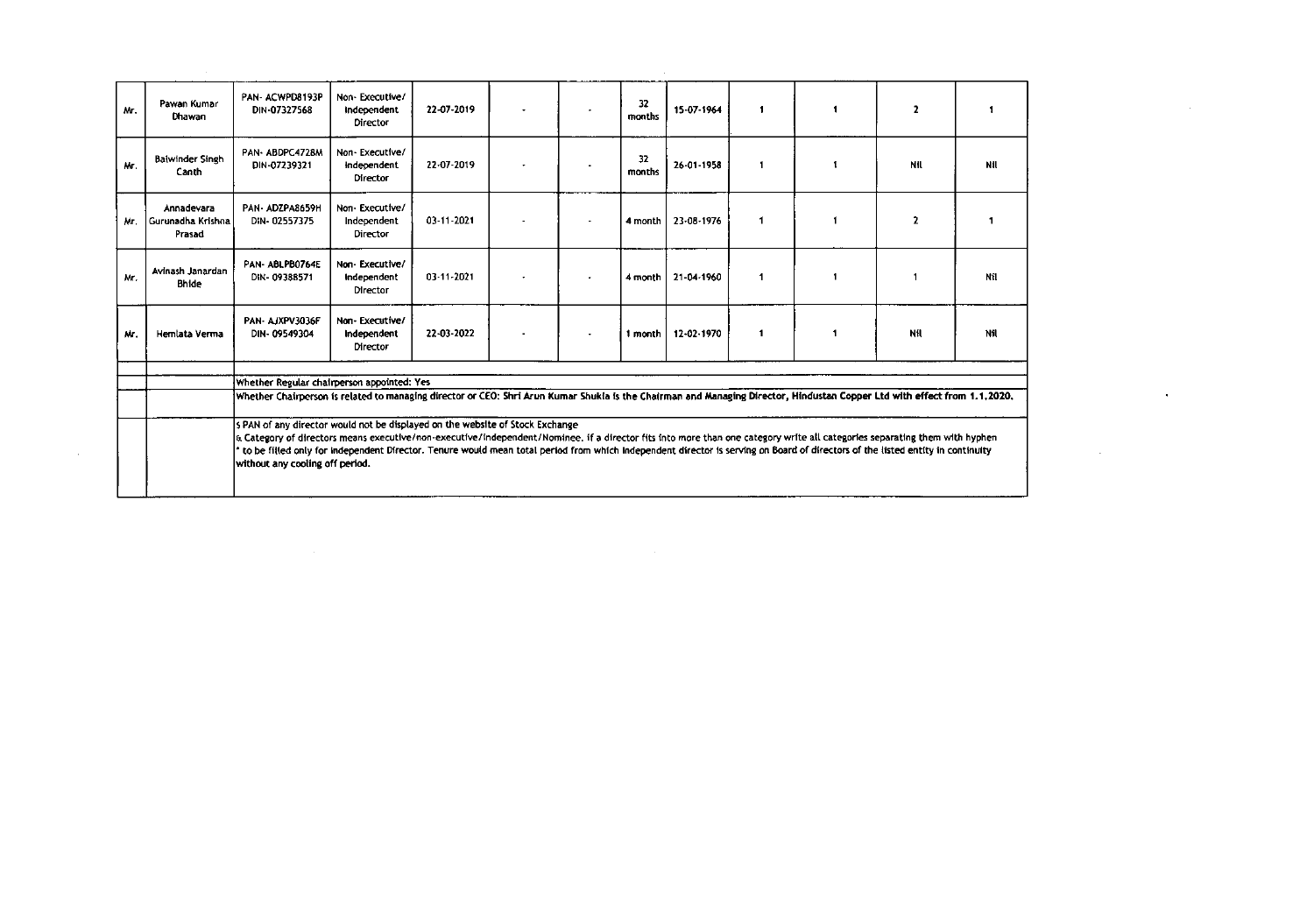| II. Composition of Committees                |                                          |                                             |                                                                                       |                     |                      |
|----------------------------------------------|------------------------------------------|---------------------------------------------|---------------------------------------------------------------------------------------|---------------------|----------------------|
| Name of Committee                            | Whether Regular chairperson<br>appointed | Name of Committee<br>members                | Category (Chairperson/ Executive/ Non-<br>Executive/ Independent/ Nominee) \$         | Date of Appointment | Date of<br>Cessation |
| 1. Audit Committee                           | Yes                                      | Shri Pawan Kumar Dhawan                     | Chairperson/ Non- Executive/<br>Independent Director                                  | 15-11-2019          |                      |
|                                              |                                          | Shri R Kalyansundaram                       | Member / Non- Executive/<br><b>Independent Director</b>                               | 15-11-2019          | 02-02-2022           |
|                                              |                                          | Shri Balwinder Singh Canth                  | Member / Non- Executive/<br>Independent Director                                      | 18-07-2021          | 02-02-2022           |
|                                              |                                          | Shri Annadevara Gurunadha<br>Krishna Prasad | Member / Non- Executive/<br>Independent Director                                      | 02-02-2022          |                      |
|                                              |                                          | Shri Avinash Janardan Bhide                 | Member / Non- Executive/<br>Independent Director                                      | 02-02-2022          | 23-02-2022           |
|                                              |                                          | Shri R Kalyansundaram                       | Member / Non-Executive/<br>Independent Director                                       | 23-02-2022          |                      |
| 2. Nomination & Remuneration Committee       | Yes                                      | Shri Balwinder Singh Canth                  | Chairperson/ Non- Executive/<br>Independent Director                                  | 18-07-2021          |                      |
|                                              |                                          | Shri R Kalyansundaram                       | Member / Non- Executive/<br>Independent Director                                      | 15 11 2019          | 02-02-2022           |
|                                              |                                          | Shri Pawan Kumar Dhawan                     | Member / Non- Executive/<br>Independent Director                                      | 18-07-2021          | 02-02-2022           |
|                                              |                                          | Shri Annadevara Gurunadha<br>Krishna Prasad | Member / Non- Executive/<br>Independent Director                                      | 02 02 2022          | 23-02-2022           |
|                                              |                                          | Shri Avinash Janardan Bhide                 | Member / Non- Executive/<br>Independent Director                                      | 02-02-2022          |                      |
|                                              |                                          | Shri Pawan Kumar Dhawan                     | Member / Non- Executive/<br>Independent Director                                      | 23 02 2022          |                      |
| 3. Risk Management Committee (if applicable) | Yes                                      | Shri Sanjay Panjiyar                        | Chairperson/ Executive/ Director<br>(Operations) and Addl Charge Director<br>(Mining) | 31.07.2021          | 26-03-2022           |
|                                              |                                          | Shri Sanjiv Kumar Singh                     | Chairperson/ Executive/ Director<br>(Mining)                                          | 26-03-2022          |                      |
|                                              |                                          | Shri Sanjay Panjiyar                        | Member / Executive/ Director<br>(Operations)                                          | 26-03-2022          |                      |
|                                              |                                          | Shri Ghanshyam Sharma                       | Member / Executive/ Director<br>(Finance)                                             | 13-09-2021          |                      |
|                                              |                                          | Shri R Kalyansundaram                       | Member / Non-Executive/<br>Independent Director                                       | 15-09-2020          |                      |
|                                              |                                          | Shri Balwinder Singh Canth                  | Member / Non- Executive/<br>Independent Director                                      | 15 09 2020          |                      |
|                                              |                                          | Shri Avinash Janardan Bhide                 | Member / Non-Executive/<br>Independent Director                                       | 02-02-2022          | 23-02-2022           |
|                                              |                                          | Shri Annadevara Gurunadha<br>Krishna Prasad | Member / Non- Executive/<br>Independent Director                                      | 23 02 2022          |                      |
|                                              |                                          | Shri Sunil Parashar                         | Head of M&C department                                                                | 31-12-2019          |                      |

 $\sim 10^{-1}$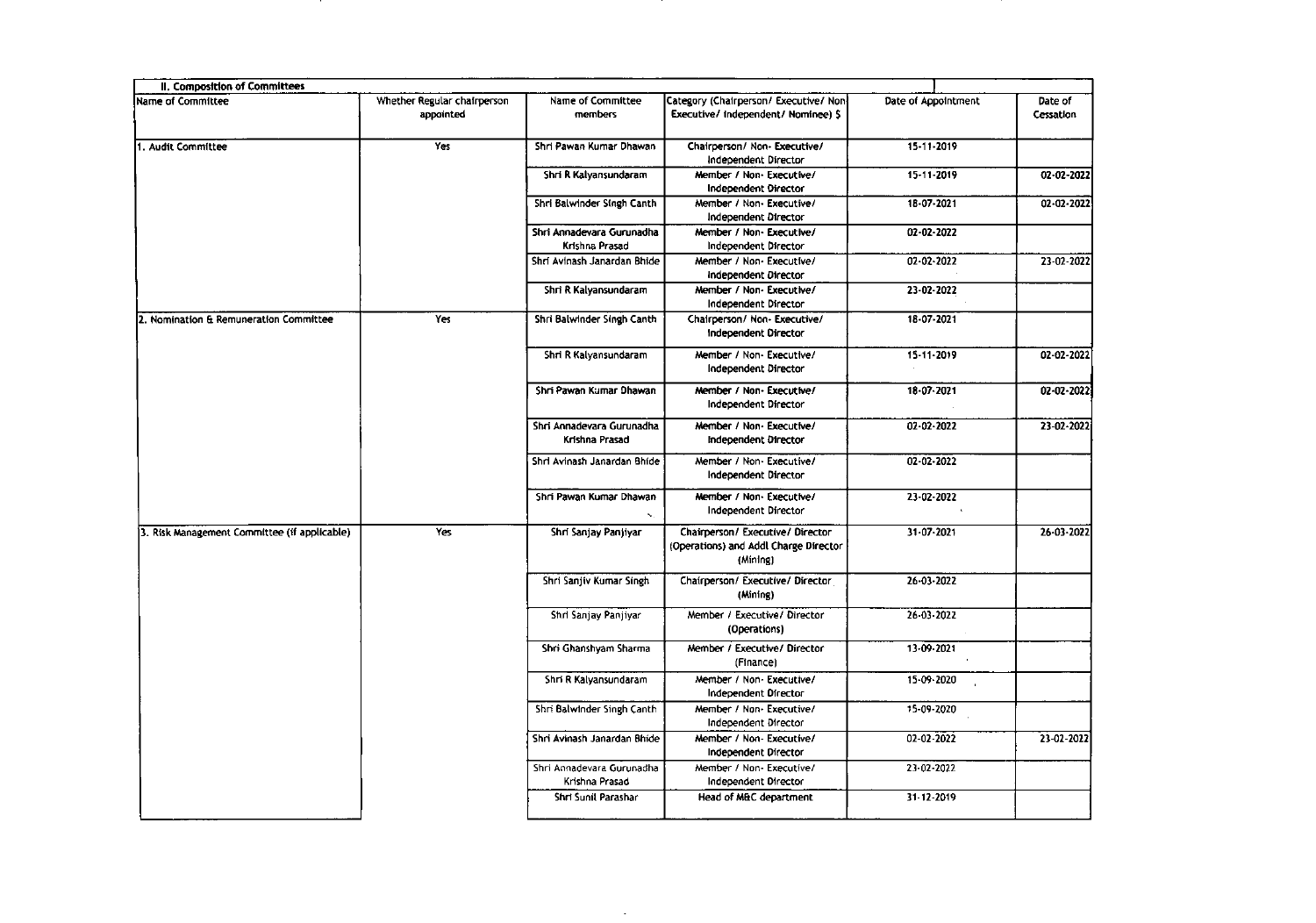| Yes<br>4. Stakeholders Relationship Committee<br>Chairperson/ Non- Executive/<br>$15 - 11 - 2019$<br>Shri R Kalyansundaram<br><b>Independent Director</b><br>Shri Annadevara Gurunadha<br>02-02-2022<br>Chairperson/ Non- Executive/<br>Krishna Prasad<br>Independent Director<br>18-07-2021<br>Shri Pawan Kumar Dhawan<br>Member/ Non- Executive/ Independent<br>Director<br>Shri Sanjay Panjiyar<br>Member / Executive/ Director<br>02-02-2022<br>(Operations)<br>Shri Ghanshyam Sharma<br>Member / Executive/ Director<br>13-09-2021<br>(Finance)<br>Shri Pawan Kumar Dhawan<br>Member/ Non- Executive/ Independent<br>23-02-2022<br>Director<br>Shri Avinash Janardan Bhide<br>23-02-2022<br>Member / Non- Executive/<br><b>Independent Director</b><br>5. Corporate Social Responsibility Committee<br>Yes<br>Shri Balwinder Singh Canth<br>15-11-2019<br>Chairman / Non- Executive/<br>Independent Director<br>$15 - 11 - 2019$<br>Shri Pawan Kumar Dhawan<br>Member/ Non- Executive/ Independent<br><b>Director</b><br>Shri Ghanshyam Sharma<br>Member / Executive/ Director<br>13-09-2021<br>(Finance)<br>Shri Avinash Janardan Bhide<br>Member / Non-Executive/<br>02-02-2022<br>Independent Director<br>Shri R Kalyansundaram<br>Member / Non- Executive/<br>23 02 2022<br>Independent Director<br>ECategory of directors means executive/non-executive/independent/Nominee. If a director fits into more than one category write all categories separating them with hyphen<br>III. Meeting of Board of Directors<br>Date(s) of Meeting (if<br>Date(s) of Meeting (if any) in the<br>Whether requirement of<br>Number of Directors present"<br>Number of independent directors present"<br>Maximum gap<br>any) in the previous<br>relevant quarter<br>Quorum met*<br>between any<br>quarter<br>two<br>number of<br>days)<br>12.02.2022<br>9.11.2021<br>Yes<br>9<br>46<br>4<br>18.12.2021<br>27.12.2021<br>to be filled in only for the current quarter meetings<br>IV. Meetings of Committees<br>Date(s) of meeting of the<br>Whether<br>Number of Directors present"<br>Number of independent<br>Date(s) of meeting of the committee in<br>Maximum gap between any two consecutive<br>committee in the<br>requirement of<br>meetings in number of days*<br>directors present*<br>the previous quarter<br>Quorum met<br>relevant quarter<br>(details)*<br><b>Audit Committee</b><br>12.02.2022<br>Yes<br>$\mathbf{z}$<br>$\mathbf{2}$<br>09.11.2021<br>56<br>16.03.2022<br>Yes<br>$\overline{\mathbf{3}}$<br>17.12.2021<br>31<br>$\overline{\mathbf{3}}$<br>Corporate Social Responsibility Committee<br>11.02.2022<br>Yes<br>3<br>$2-1$<br>Nit<br>NA. |  |  |  |  |                 |
|-------------------------------------------------------------------------------------------------------------------------------------------------------------------------------------------------------------------------------------------------------------------------------------------------------------------------------------------------------------------------------------------------------------------------------------------------------------------------------------------------------------------------------------------------------------------------------------------------------------------------------------------------------------------------------------------------------------------------------------------------------------------------------------------------------------------------------------------------------------------------------------------------------------------------------------------------------------------------------------------------------------------------------------------------------------------------------------------------------------------------------------------------------------------------------------------------------------------------------------------------------------------------------------------------------------------------------------------------------------------------------------------------------------------------------------------------------------------------------------------------------------------------------------------------------------------------------------------------------------------------------------------------------------------------------------------------------------------------------------------------------------------------------------------------------------------------------------------------------------------------------------------------------------------------------------------------------------------------------------------------------------------------------------------------------------------------------------------------------------------------------------------------------------------------------------------------------------------------------------------------------------------------------------------------------------------------------------------------------------------------------------------------------------------------------------------------------------------------------------------------------------------------------------------------------------------------------------------------------------------------------------------------------------------|--|--|--|--|-----------------|
|                                                                                                                                                                                                                                                                                                                                                                                                                                                                                                                                                                                                                                                                                                                                                                                                                                                                                                                                                                                                                                                                                                                                                                                                                                                                                                                                                                                                                                                                                                                                                                                                                                                                                                                                                                                                                                                                                                                                                                                                                                                                                                                                                                                                                                                                                                                                                                                                                                                                                                                                                                                                                                                                   |  |  |  |  | 02-02-2022      |
|                                                                                                                                                                                                                                                                                                                                                                                                                                                                                                                                                                                                                                                                                                                                                                                                                                                                                                                                                                                                                                                                                                                                                                                                                                                                                                                                                                                                                                                                                                                                                                                                                                                                                                                                                                                                                                                                                                                                                                                                                                                                                                                                                                                                                                                                                                                                                                                                                                                                                                                                                                                                                                                                   |  |  |  |  |                 |
|                                                                                                                                                                                                                                                                                                                                                                                                                                                                                                                                                                                                                                                                                                                                                                                                                                                                                                                                                                                                                                                                                                                                                                                                                                                                                                                                                                                                                                                                                                                                                                                                                                                                                                                                                                                                                                                                                                                                                                                                                                                                                                                                                                                                                                                                                                                                                                                                                                                                                                                                                                                                                                                                   |  |  |  |  | 02-02-2022      |
|                                                                                                                                                                                                                                                                                                                                                                                                                                                                                                                                                                                                                                                                                                                                                                                                                                                                                                                                                                                                                                                                                                                                                                                                                                                                                                                                                                                                                                                                                                                                                                                                                                                                                                                                                                                                                                                                                                                                                                                                                                                                                                                                                                                                                                                                                                                                                                                                                                                                                                                                                                                                                                                                   |  |  |  |  | 23-02-2022      |
|                                                                                                                                                                                                                                                                                                                                                                                                                                                                                                                                                                                                                                                                                                                                                                                                                                                                                                                                                                                                                                                                                                                                                                                                                                                                                                                                                                                                                                                                                                                                                                                                                                                                                                                                                                                                                                                                                                                                                                                                                                                                                                                                                                                                                                                                                                                                                                                                                                                                                                                                                                                                                                                                   |  |  |  |  |                 |
|                                                                                                                                                                                                                                                                                                                                                                                                                                                                                                                                                                                                                                                                                                                                                                                                                                                                                                                                                                                                                                                                                                                                                                                                                                                                                                                                                                                                                                                                                                                                                                                                                                                                                                                                                                                                                                                                                                                                                                                                                                                                                                                                                                                                                                                                                                                                                                                                                                                                                                                                                                                                                                                                   |  |  |  |  |                 |
|                                                                                                                                                                                                                                                                                                                                                                                                                                                                                                                                                                                                                                                                                                                                                                                                                                                                                                                                                                                                                                                                                                                                                                                                                                                                                                                                                                                                                                                                                                                                                                                                                                                                                                                                                                                                                                                                                                                                                                                                                                                                                                                                                                                                                                                                                                                                                                                                                                                                                                                                                                                                                                                                   |  |  |  |  |                 |
|                                                                                                                                                                                                                                                                                                                                                                                                                                                                                                                                                                                                                                                                                                                                                                                                                                                                                                                                                                                                                                                                                                                                                                                                                                                                                                                                                                                                                                                                                                                                                                                                                                                                                                                                                                                                                                                                                                                                                                                                                                                                                                                                                                                                                                                                                                                                                                                                                                                                                                                                                                                                                                                                   |  |  |  |  |                 |
|                                                                                                                                                                                                                                                                                                                                                                                                                                                                                                                                                                                                                                                                                                                                                                                                                                                                                                                                                                                                                                                                                                                                                                                                                                                                                                                                                                                                                                                                                                                                                                                                                                                                                                                                                                                                                                                                                                                                                                                                                                                                                                                                                                                                                                                                                                                                                                                                                                                                                                                                                                                                                                                                   |  |  |  |  | 02-02-2022      |
|                                                                                                                                                                                                                                                                                                                                                                                                                                                                                                                                                                                                                                                                                                                                                                                                                                                                                                                                                                                                                                                                                                                                                                                                                                                                                                                                                                                                                                                                                                                                                                                                                                                                                                                                                                                                                                                                                                                                                                                                                                                                                                                                                                                                                                                                                                                                                                                                                                                                                                                                                                                                                                                                   |  |  |  |  |                 |
|                                                                                                                                                                                                                                                                                                                                                                                                                                                                                                                                                                                                                                                                                                                                                                                                                                                                                                                                                                                                                                                                                                                                                                                                                                                                                                                                                                                                                                                                                                                                                                                                                                                                                                                                                                                                                                                                                                                                                                                                                                                                                                                                                                                                                                                                                                                                                                                                                                                                                                                                                                                                                                                                   |  |  |  |  |                 |
|                                                                                                                                                                                                                                                                                                                                                                                                                                                                                                                                                                                                                                                                                                                                                                                                                                                                                                                                                                                                                                                                                                                                                                                                                                                                                                                                                                                                                                                                                                                                                                                                                                                                                                                                                                                                                                                                                                                                                                                                                                                                                                                                                                                                                                                                                                                                                                                                                                                                                                                                                                                                                                                                   |  |  |  |  |                 |
|                                                                                                                                                                                                                                                                                                                                                                                                                                                                                                                                                                                                                                                                                                                                                                                                                                                                                                                                                                                                                                                                                                                                                                                                                                                                                                                                                                                                                                                                                                                                                                                                                                                                                                                                                                                                                                                                                                                                                                                                                                                                                                                                                                                                                                                                                                                                                                                                                                                                                                                                                                                                                                                                   |  |  |  |  |                 |
|                                                                                                                                                                                                                                                                                                                                                                                                                                                                                                                                                                                                                                                                                                                                                                                                                                                                                                                                                                                                                                                                                                                                                                                                                                                                                                                                                                                                                                                                                                                                                                                                                                                                                                                                                                                                                                                                                                                                                                                                                                                                                                                                                                                                                                                                                                                                                                                                                                                                                                                                                                                                                                                                   |  |  |  |  | consecutive (in |
|                                                                                                                                                                                                                                                                                                                                                                                                                                                                                                                                                                                                                                                                                                                                                                                                                                                                                                                                                                                                                                                                                                                                                                                                                                                                                                                                                                                                                                                                                                                                                                                                                                                                                                                                                                                                                                                                                                                                                                                                                                                                                                                                                                                                                                                                                                                                                                                                                                                                                                                                                                                                                                                                   |  |  |  |  |                 |
|                                                                                                                                                                                                                                                                                                                                                                                                                                                                                                                                                                                                                                                                                                                                                                                                                                                                                                                                                                                                                                                                                                                                                                                                                                                                                                                                                                                                                                                                                                                                                                                                                                                                                                                                                                                                                                                                                                                                                                                                                                                                                                                                                                                                                                                                                                                                                                                                                                                                                                                                                                                                                                                                   |  |  |  |  |                 |
|                                                                                                                                                                                                                                                                                                                                                                                                                                                                                                                                                                                                                                                                                                                                                                                                                                                                                                                                                                                                                                                                                                                                                                                                                                                                                                                                                                                                                                                                                                                                                                                                                                                                                                                                                                                                                                                                                                                                                                                                                                                                                                                                                                                                                                                                                                                                                                                                                                                                                                                                                                                                                                                                   |  |  |  |  |                 |
|                                                                                                                                                                                                                                                                                                                                                                                                                                                                                                                                                                                                                                                                                                                                                                                                                                                                                                                                                                                                                                                                                                                                                                                                                                                                                                                                                                                                                                                                                                                                                                                                                                                                                                                                                                                                                                                                                                                                                                                                                                                                                                                                                                                                                                                                                                                                                                                                                                                                                                                                                                                                                                                                   |  |  |  |  |                 |
|                                                                                                                                                                                                                                                                                                                                                                                                                                                                                                                                                                                                                                                                                                                                                                                                                                                                                                                                                                                                                                                                                                                                                                                                                                                                                                                                                                                                                                                                                                                                                                                                                                                                                                                                                                                                                                                                                                                                                                                                                                                                                                                                                                                                                                                                                                                                                                                                                                                                                                                                                                                                                                                                   |  |  |  |  |                 |
|                                                                                                                                                                                                                                                                                                                                                                                                                                                                                                                                                                                                                                                                                                                                                                                                                                                                                                                                                                                                                                                                                                                                                                                                                                                                                                                                                                                                                                                                                                                                                                                                                                                                                                                                                                                                                                                                                                                                                                                                                                                                                                                                                                                                                                                                                                                                                                                                                                                                                                                                                                                                                                                                   |  |  |  |  |                 |
|                                                                                                                                                                                                                                                                                                                                                                                                                                                                                                                                                                                                                                                                                                                                                                                                                                                                                                                                                                                                                                                                                                                                                                                                                                                                                                                                                                                                                                                                                                                                                                                                                                                                                                                                                                                                                                                                                                                                                                                                                                                                                                                                                                                                                                                                                                                                                                                                                                                                                                                                                                                                                                                                   |  |  |  |  |                 |
|                                                                                                                                                                                                                                                                                                                                                                                                                                                                                                                                                                                                                                                                                                                                                                                                                                                                                                                                                                                                                                                                                                                                                                                                                                                                                                                                                                                                                                                                                                                                                                                                                                                                                                                                                                                                                                                                                                                                                                                                                                                                                                                                                                                                                                                                                                                                                                                                                                                                                                                                                                                                                                                                   |  |  |  |  |                 |
|                                                                                                                                                                                                                                                                                                                                                                                                                                                                                                                                                                                                                                                                                                                                                                                                                                                                                                                                                                                                                                                                                                                                                                                                                                                                                                                                                                                                                                                                                                                                                                                                                                                                                                                                                                                                                                                                                                                                                                                                                                                                                                                                                                                                                                                                                                                                                                                                                                                                                                                                                                                                                                                                   |  |  |  |  |                 |
|                                                                                                                                                                                                                                                                                                                                                                                                                                                                                                                                                                                                                                                                                                                                                                                                                                                                                                                                                                                                                                                                                                                                                                                                                                                                                                                                                                                                                                                                                                                                                                                                                                                                                                                                                                                                                                                                                                                                                                                                                                                                                                                                                                                                                                                                                                                                                                                                                                                                                                                                                                                                                                                                   |  |  |  |  |                 |
|                                                                                                                                                                                                                                                                                                                                                                                                                                                                                                                                                                                                                                                                                                                                                                                                                                                                                                                                                                                                                                                                                                                                                                                                                                                                                                                                                                                                                                                                                                                                                                                                                                                                                                                                                                                                                                                                                                                                                                                                                                                                                                                                                                                                                                                                                                                                                                                                                                                                                                                                                                                                                                                                   |  |  |  |  |                 |

 $\sim 1000$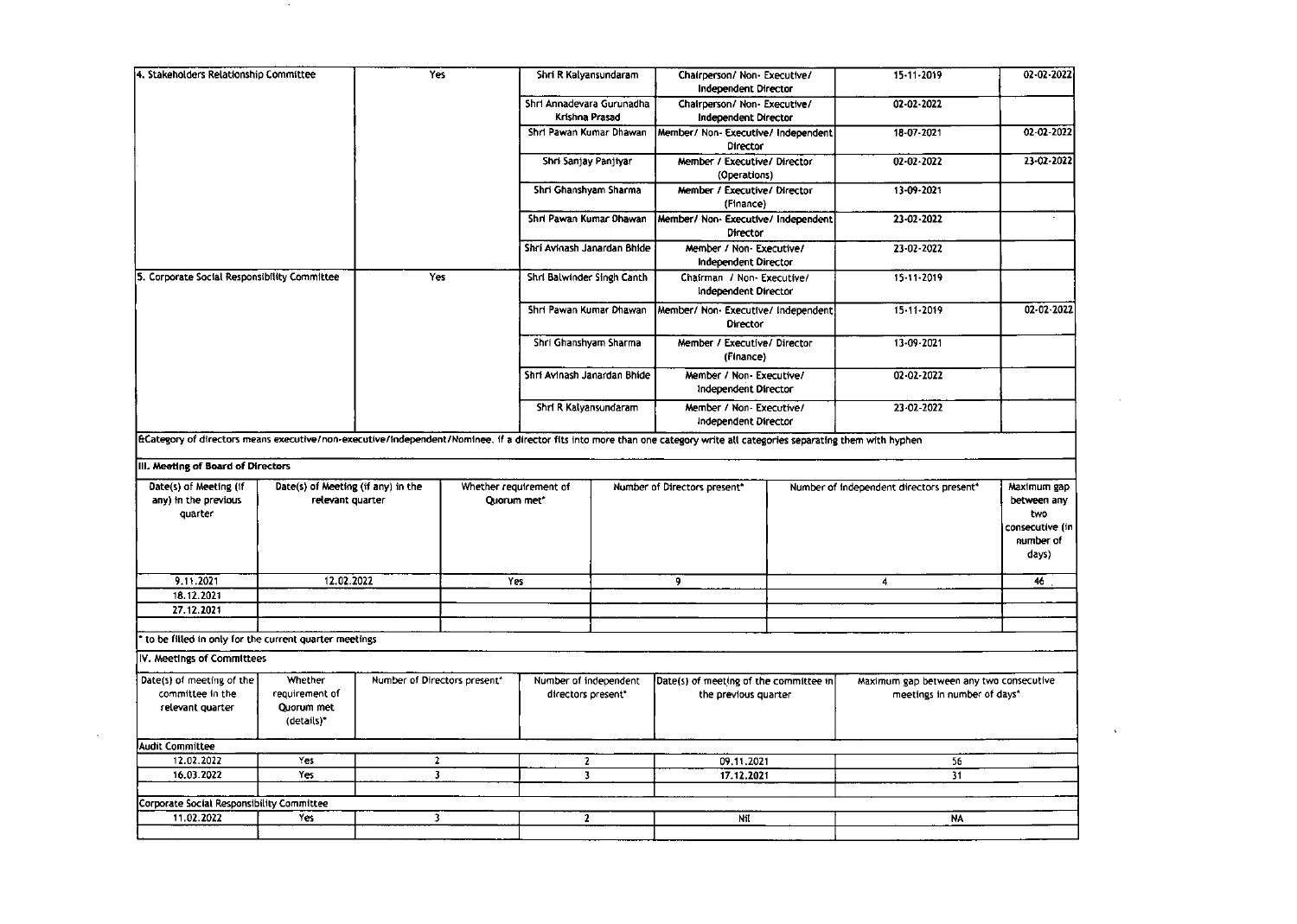| Nomination and Remuneration Committee<br>I≅                       | ∣≨                                                                                                    | ≨                                                                                                                               | ≨                                                                                       | 18.12.2021                                                                                                                                                                                                                                                                                                    | ₹                                                                                                                                                                                                          |
|-------------------------------------------------------------------|-------------------------------------------------------------------------------------------------------|---------------------------------------------------------------------------------------------------------------------------------|-----------------------------------------------------------------------------------------|---------------------------------------------------------------------------------------------------------------------------------------------------------------------------------------------------------------------------------------------------------------------------------------------------------------|------------------------------------------------------------------------------------------------------------------------------------------------------------------------------------------------------------|
|                                                                   |                                                                                                       |                                                                                                                                 |                                                                                         |                                                                                                                                                                                                                                                                                                               |                                                                                                                                                                                                            |
| Stakeholders Relationship Committee                               |                                                                                                       |                                                                                                                                 |                                                                                         |                                                                                                                                                                                                                                                                                                               |                                                                                                                                                                                                            |
| 01.02.2022                                                        | £                                                                                                     | m                                                                                                                               | N                                                                                       | ž                                                                                                                                                                                                                                                                                                             | ₹                                                                                                                                                                                                          |
| Risk Management Committee                                         |                                                                                                       |                                                                                                                                 |                                                                                         |                                                                                                                                                                                                                                                                                                               |                                                                                                                                                                                                            |
| 01.02.2022                                                        | Yes                                                                                                   | ▾                                                                                                                               | N                                                                                       | ₹                                                                                                                                                                                                                                                                                                             | ₹                                                                                                                                                                                                          |
| This information has to be mandatorily be given for a             |                                                                                                       |                                                                                                                                 | udit committee, for rest of the committees giving this information is optional          |                                                                                                                                                                                                                                                                                                               |                                                                                                                                                                                                            |
| "to be filled in only for the current quarter meetings            |                                                                                                       |                                                                                                                                 |                                                                                         |                                                                                                                                                                                                                                                                                                               |                                                                                                                                                                                                            |
| V. Related Party Transactions                                     |                                                                                                       |                                                                                                                                 |                                                                                         |                                                                                                                                                                                                                                                                                                               |                                                                                                                                                                                                            |
|                                                                   |                                                                                                       | subject                                                                                                                         |                                                                                         |                                                                                                                                                                                                                                                                                                               | Compliance status (Yes/No/NA)                                                                                                                                                                              |
| Whether prior approval of audit committee obtained                |                                                                                                       |                                                                                                                                 |                                                                                         |                                                                                                                                                                                                                                                                                                               | Ź                                                                                                                                                                                                          |
| Whether shareholder approval obtained for material RPT            |                                                                                                       |                                                                                                                                 |                                                                                         |                                                                                                                                                                                                                                                                                                               | ₹                                                                                                                                                                                                          |
|                                                                   |                                                                                                       | Whether details of RPT entered into pursuant to omnibus approval have been reviewed by the Audit Committee                      |                                                                                         |                                                                                                                                                                                                                                                                                                               | ₹                                                                                                                                                                                                          |
| Regulations, "Yes" may be indicated. Similarly, in case<br>Note:  | In the column "Compliance Status", compliance<br>If status is "No" details of non-compliance may      | be givenhere.                                                                                                                   | the Listed Entity has no related party transactions, the words "N.A." may be indicated. |                                                                                                                                                                                                                                                                                                               | or non-compliance may be indicated by Yes/No/N.A For example, if the Board has been composed in accordance with the requirements of Listing                                                                |
| VI. Affirmations                                                  |                                                                                                       |                                                                                                                                 |                                                                                         |                                                                                                                                                                                                                                                                                                               |                                                                                                                                                                                                            |
|                                                                   | The composition of the following committees is in<br>The composition of Board of Directors was not in | 21.3.2022. However, one Woman Independent Director was appointed by the Ministry of Mines, Government of India w.e.f 22.3.2022. | terms of SEBI (Listing Obligations and Disclosure Requirements) Regulations, 2015       |                                                                                                                                                                                                                                                                                                               | terms of SEBI (Listing obligations and disclosure requirements) Regulations, 2015 due to absence of women director on the Board from 16.11.2019 upto                                                       |
| c. Stakeholders Relationship Committee<br>a. Audit Committee<br>▼ | The committee members have been made aware of<br>b. Nomination & Remuneration Committee               | d. Risk management committee (applicable to the top 500 listed entities)                                                        |                                                                                         | their powers, role and responsibilities as specified in SEBI (Listing obligations and disclosure requirements) Regulations, 2015.<br>The meetings of the board of directors and the above committees have been conducted in the manner as specified in SEBI (Listing Obligations and Disclosure Requirements) |                                                                                                                                                                                                            |
| Regulations, 2015.<br>meeting.                                    | mentioned here: Report for the previous quarter                                                       |                                                                                                                                 |                                                                                         | This report and/or the report submitted in the previous quarter has been placed before Board of Directors. Any comments/observations/advice of the board of directors may be                                                                                                                                  | ended 31.12.2021 was placed in the Board meeting held on 12.02.2022 and report for the quarter ended 31.03.2022 shall be placed in the next Board                                                          |
|                                                                   |                                                                                                       |                                                                                                                                 |                                                                                         |                                                                                                                                                                                                                                                                                                               |                                                                                                                                                                                                            |
| Compliance Officer/ ED (Company Secretary)<br>LE Cryptis          |                                                                                                       |                                                                                                                                 |                                                                                         |                                                                                                                                                                                                                                                                                                               |                                                                                                                                                                                                            |
| Note:                                                             |                                                                                                       | information may not be given by Listed entity and instead a statement "same as previous quarter" may be given.                  |                                                                                         |                                                                                                                                                                                                                                                                                                               | Information at Table I and II above need to be necessarily given in 1st quarter of each financial year. However if there is no change of information in subsequent quarter(s) of that financial year, this |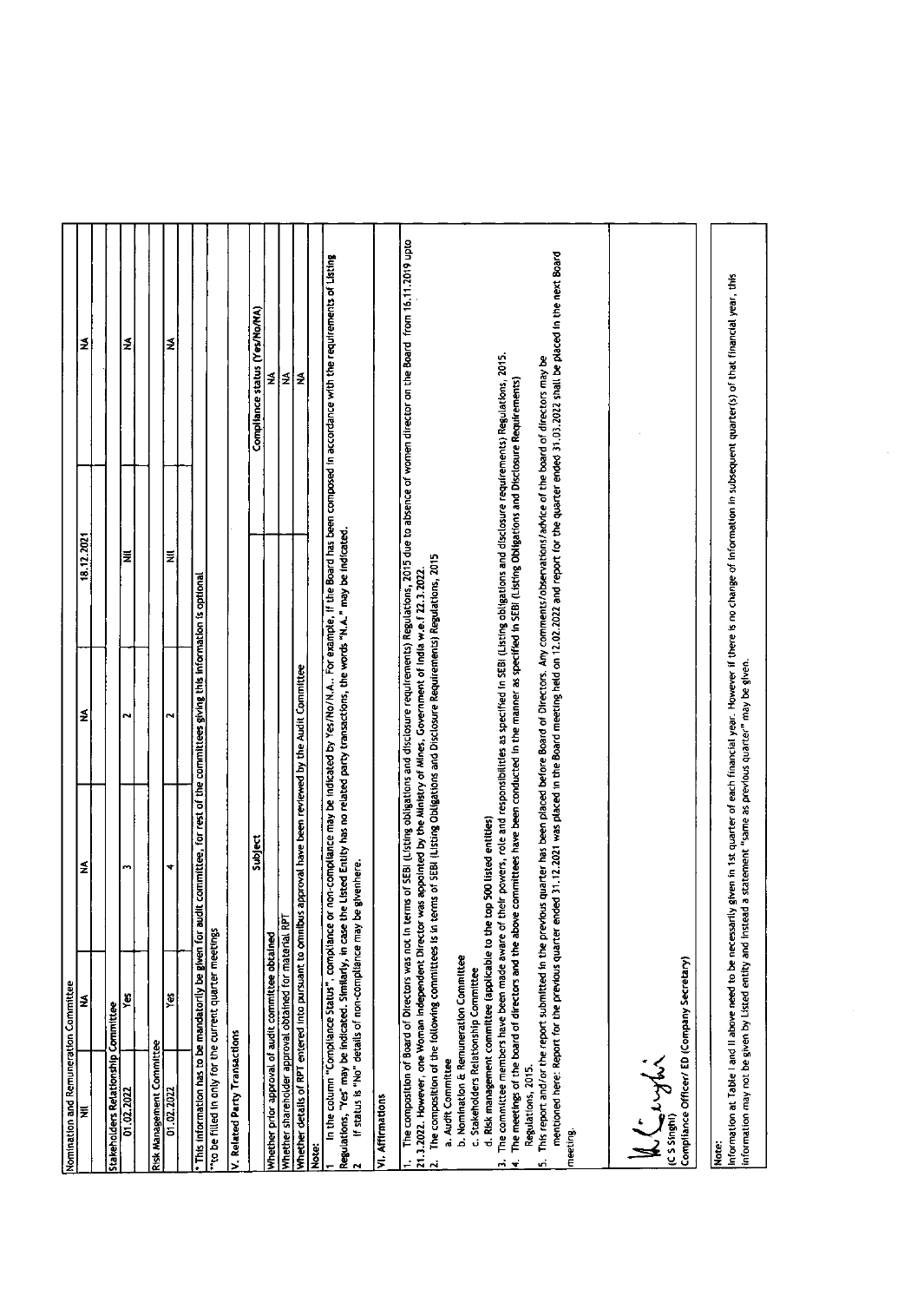Format to be submitted by listed entity at the end of the financial year (for the whole of financial year)

| I. Disclosure on website in terms of Listing Regulations<br>litem                                                                                                                                | <b>Compliance status</b>        | If Yes provide link to website. |
|--------------------------------------------------------------------------------------------------------------------------------------------------------------------------------------------------|---------------------------------|---------------------------------|
|                                                                                                                                                                                                  | (Yes/No/NA)<br>refer note below | If No / NA<br>provide reasons   |
| As per regulation 46(2) of the LODR:                                                                                                                                                             |                                 |                                 |
| a) Details of business                                                                                                                                                                           | Yes                             | www.hindustancopper.com         |
| b) Terms and conditions of appointment of independent directors                                                                                                                                  | Yes                             | www.hindustancopper.com         |
| c) Composition of various committees of board of directors                                                                                                                                       | Yes                             | www.hindustancopper.com         |
| d) Code of conduct of board of directors and senior management personnel                                                                                                                         | Yes                             | www.hindustancopper.com         |
| e) Details of establishment of vigil mechanism/ Whistle Blower policy                                                                                                                            | Yes                             | www.hindustancopper.com         |
| f) Criteria of making payments to non-executive directors                                                                                                                                        | Yes                             | www.hindustancopper.com         |
| g) Policy on dealing with related party transactions                                                                                                                                             | Yes                             | www.hindustancopper.com         |
| h) Policy for determining 'material' subsidiaries                                                                                                                                                | <b>NA</b>                       |                                 |
| i) Details of familiarization programmes imparted to independent directors                                                                                                                       | Yes                             | www.hindustancopper.com         |
| j) Email address for grievance redressal and other relevant details                                                                                                                              | Yes                             | www.hindustancopper.com         |
| k) Contact information of the designated officials of the listed entity who are<br>responsible for assisting and handling investor grievances                                                    | Yes                             | www.hindustancopper.com         |
| I) Financial results                                                                                                                                                                             | Yes                             | www.hindustancopper.com         |
| m) Shareholding pattern                                                                                                                                                                          | Yes                             | www.hindustancopper.com         |
| n) Details of agreements entered into with the media companies and/or their<br>lassociates                                                                                                       | <b>NA</b>                       |                                 |
| o) Schedule of analyst or institutional investor meet and presentations made<br>by the listed entity to analysts or institutional investors simultaneously with.<br>submission to stock exchange | Yes                             | www.hindustancopper.com         |
| p) New name and the old name of the listed entity                                                                                                                                                | NA                              |                                 |
| q) Advertisements as per regulation 47 (1)                                                                                                                                                       | Yes                             | www.hindustancopper.com         |
| r) Credit rating or revision in credit rating obtained by the entity for all its<br>outstanding instruments                                                                                      | Yes                             | www.hindustancopper.com         |
| s) Separate audited financial statements of each subsidiary of the listed<br>entity in respect of a relevant financial year                                                                      | Yes                             | www.hindustancopper.com         |
| As per other regulations of the LODR:                                                                                                                                                            |                                 | www.hindustancopper.com         |
| a) Whether company has provided information under separate section on its<br>website as per Regulation 46(2)                                                                                     | Yes                             | www.hindustancopper.com         |
| b) Materiality Policy as per Regulation 30                                                                                                                                                       | Yes                             | www.hindustancopper.com         |
| c) Dividend Distribution policy as per Regulation 43A (as applicable)                                                                                                                            | Yes                             | www.hindustancopper.com         |

It is certified that these contents on the website of the listed entity are correct.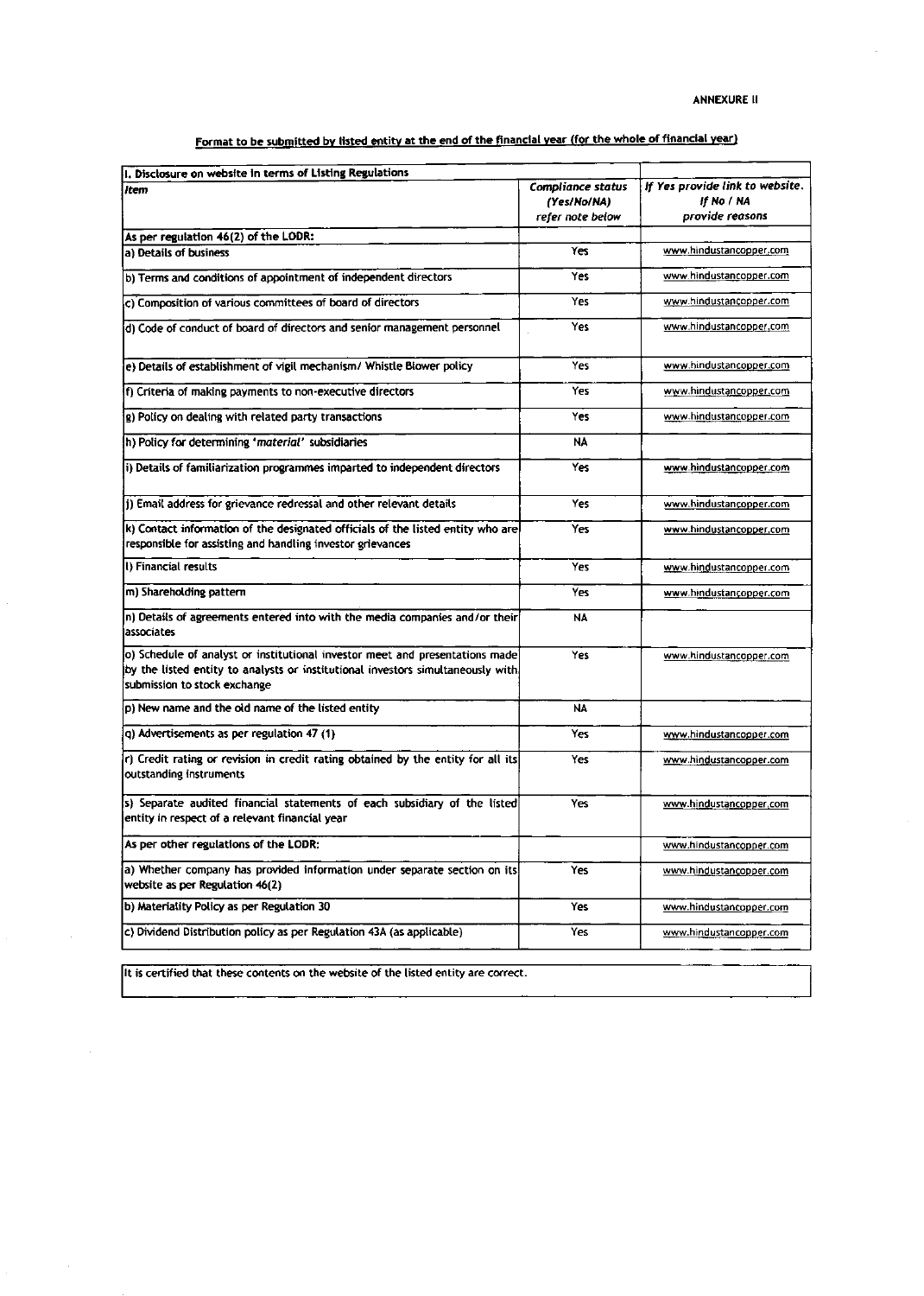| Il Annual Affirmations                                                                                                 |                                     |                                                                                                                                                                                                                                                                                                                                                                                                                                                                                          |
|------------------------------------------------------------------------------------------------------------------------|-------------------------------------|------------------------------------------------------------------------------------------------------------------------------------------------------------------------------------------------------------------------------------------------------------------------------------------------------------------------------------------------------------------------------------------------------------------------------------------------------------------------------------------|
| <b>Particulars</b>                                                                                                     | Regulation Number                   | Compliance status (Yes/No/NA)<br>refer note below                                                                                                                                                                                                                                                                                                                                                                                                                                        |
| Independent director(s) have been appointed in terms of specified criteria of<br>'independence' and / or 'eligibility' | 16(1)(b) & 25(6)                    | Yes                                                                                                                                                                                                                                                                                                                                                                                                                                                                                      |
| <b>Board composition</b>                                                                                               | 17(1), 17(1A) & 17(1B)              | No<br>(The composition of Board of<br>Directors of Hindustan Copper<br>Ltd was not in terms of Reg 17(1)<br>of SEBI (Listing obligations and<br>disclosure requirements)<br>Regulations, 2015 till 21.3.2022<br>due to absence of women<br>director on the Board w.e.f.<br>16.11.2019. However, the post of<br>woman Director was filled up on<br>22.3.2022 by the Ministry of<br>Mines, Government of India by<br>appointment of Smt. Hemlata<br>Verma as independent Director,<br>HCL) |
| Meeting of board of directors                                                                                          | 17(2)                               | Yes                                                                                                                                                                                                                                                                                                                                                                                                                                                                                      |
| Quorum of board meeting                                                                                                | 17(2A)                              | Yes                                                                                                                                                                                                                                                                                                                                                                                                                                                                                      |
| <b>Review of Compliance Reports</b>                                                                                    | 17(3)                               | Yes                                                                                                                                                                                                                                                                                                                                                                                                                                                                                      |
| Plans for orderly succession for appointments                                                                          | 17(4)                               | Yes                                                                                                                                                                                                                                                                                                                                                                                                                                                                                      |
| <b>Code of Conduct</b>                                                                                                 | 17(5)                               | Yes                                                                                                                                                                                                                                                                                                                                                                                                                                                                                      |
| Fees/compensation                                                                                                      | 17(6)                               | Yes                                                                                                                                                                                                                                                                                                                                                                                                                                                                                      |
| Minimum Information                                                                                                    | 17(7)                               | Yes                                                                                                                                                                                                                                                                                                                                                                                                                                                                                      |
| <b>Compliance Certificate</b>                                                                                          | 17(8)                               | Yes                                                                                                                                                                                                                                                                                                                                                                                                                                                                                      |
| Risk Assessment & Management<br>Performance Evaluation of Independent Directors                                        | 17(9)                               | Yes                                                                                                                                                                                                                                                                                                                                                                                                                                                                                      |
|                                                                                                                        |                                     | (Hindustan Copper Ltd being a<br>Government Company, the<br>appointment and performance<br>evaluation of Directors including<br>Independent Directors is done by<br>the Government of India.)                                                                                                                                                                                                                                                                                            |
|                                                                                                                        |                                     |                                                                                                                                                                                                                                                                                                                                                                                                                                                                                          |
| Recommendation of board                                                                                                | 17(11)                              | Yes                                                                                                                                                                                                                                                                                                                                                                                                                                                                                      |
| Maximum number of directorship<br>Composition of Audit Committee                                                       | <b>17A</b>                          | Yes                                                                                                                                                                                                                                                                                                                                                                                                                                                                                      |
| <b>Meeting of Audit Committee</b>                                                                                      | 18(1)<br>18(2)                      | Yes                                                                                                                                                                                                                                                                                                                                                                                                                                                                                      |
| Composition of Nomination & Remuneration Committee                                                                     | $19(1) \& (2)$                      | Yes<br>Yes                                                                                                                                                                                                                                                                                                                                                                                                                                                                               |
| Quorum of Nomination and Remuneration Committee meeting                                                                | 19(2A)                              | Yes                                                                                                                                                                                                                                                                                                                                                                                                                                                                                      |
| Meeting of Nomination & Remuneration Committee                                                                         | 19(3A)                              | Yes                                                                                                                                                                                                                                                                                                                                                                                                                                                                                      |
| Composition of Stakeholder Relationship Committee                                                                      | 20(1), 20(2) and 20(2A)             | Yes                                                                                                                                                                                                                                                                                                                                                                                                                                                                                      |
| Meeting of Stakeholder Relationship Committee                                                                          | 20 (3A)                             | Yes                                                                                                                                                                                                                                                                                                                                                                                                                                                                                      |
| Composition and role of Risk Management Committee                                                                      | 21(1), (2), (3), (4)                | Yes                                                                                                                                                                                                                                                                                                                                                                                                                                                                                      |
| Meeting of Risk Management Committee                                                                                   | 21(3A)                              | Yes                                                                                                                                                                                                                                                                                                                                                                                                                                                                                      |
| Vigil Mechanism                                                                                                        | 22                                  | Yes                                                                                                                                                                                                                                                                                                                                                                                                                                                                                      |
| Policy for related party Transaction                                                                                   | 23(1), (1A), (5), (6), (7)<br>& (8) | Yes                                                                                                                                                                                                                                                                                                                                                                                                                                                                                      |
| Prior or Omnibus approval of Audit Committee for all related party<br>transactions                                     | 23(2), (3)                          | Yes                                                                                                                                                                                                                                                                                                                                                                                                                                                                                      |
| Approval for material related party transactions                                                                       | 23(4)                               | NA                                                                                                                                                                                                                                                                                                                                                                                                                                                                                       |
| Disclosure of related party transactions on consolidated basis                                                         | 23(9)                               | Yes                                                                                                                                                                                                                                                                                                                                                                                                                                                                                      |
| Composition of Board of Directors of unlisted material Subsidiary                                                      | 24(1)                               | NA                                                                                                                                                                                                                                                                                                                                                                                                                                                                                       |
| Other Corporate Governance requirements with respect to subsidiary of listed<br>entity                                 | $24(2), (3), (4), (5)$ & (6)        | Yes                                                                                                                                                                                                                                                                                                                                                                                                                                                                                      |
| Annual Secretarial Compliance Report                                                                                   | 24(A)                               | Yes                                                                                                                                                                                                                                                                                                                                                                                                                                                                                      |
| Alternate Director to Independent Director                                                                             | 25(1)                               | Yes                                                                                                                                                                                                                                                                                                                                                                                                                                                                                      |
| Maximum Tenure                                                                                                         | 25(2)                               | Yes                                                                                                                                                                                                                                                                                                                                                                                                                                                                                      |

ć,

 $\sim 10^{-1}$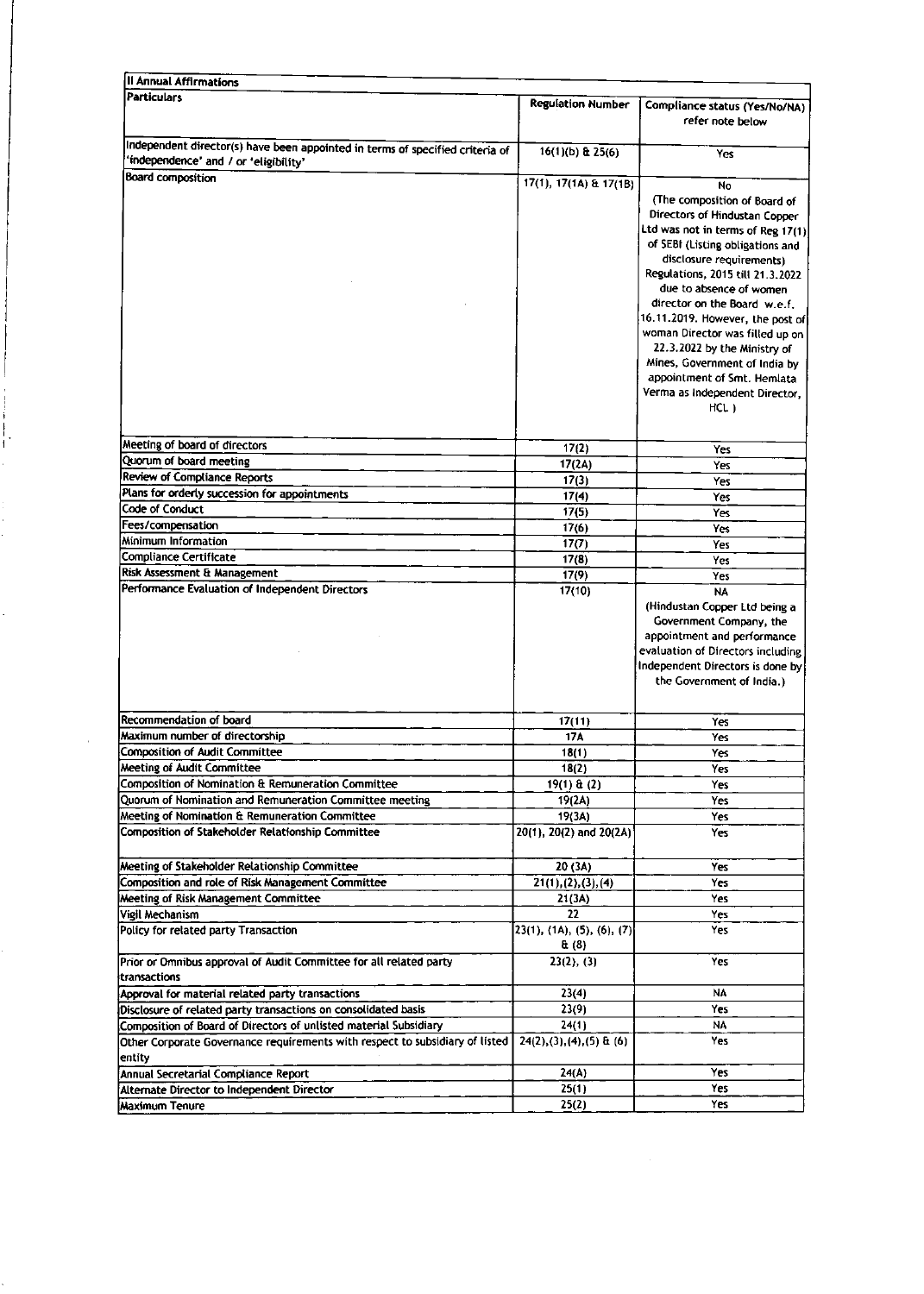| Meeting of independent directors                                        | $25(3)$ & (4)   | Yes  |
|-------------------------------------------------------------------------|-----------------|------|
| Familiarization of independent directors                                | 25(7)           | Yes: |
| Declaration from Independent Director                                   | $25(8)$ & $(9)$ | Yes  |
| Directors and Officers insurance                                        | 25(10)          | Yes  |
| <b>Memberships in Committees</b>                                        | 26(1)           | Yes. |
| Affirmation with compliance to code of conduct from members of Board of | 26(3)           | Yes. |
| Directors and Senior management personnel                               |                 |      |
| Disclosure of Shareholding by Non-Executive Directors                   | 26(4)           | Yes  |
| Policy with respect to Obligations of directors and senior management   | 26(2) & 26(5)   | Yes. |
|                                                                         |                 |      |
|                                                                         |                 |      |

Note

1 In the column "Compliance Status", compliance or non-compliance may be indicated by Yes/No/N.A.. For example, if the Board has been composed in accordance with the requirements of Listing Regulations, "Yes" may be indicated. Similarly, in case the Listed Entity has no related party transactions, the words "N.A." may be indicated.

2 If status is "No" details of non-compliance may be givenhere.

3 If the Listed Entity would like to provide any other information the same may be indicated here.

## **III Affirmations:**

The Listed Entity has approved the Material Subsidiary Policy and the Corporate Governance requirements with respect to the subsidiary of Listed Entity have been complied. The Company has one subsidiary company namely Chhattisgarh Copper Ltd, which does not fall in the category of material subsidiary Company and therefore Material Subisidiary Policy is not applicable on the Company. However, the Company is complying Corporate Governance requirement pertaining to subsidiary Company.

VI (C S Singhi)

Compliance Officer/ ED (Company Secretary)